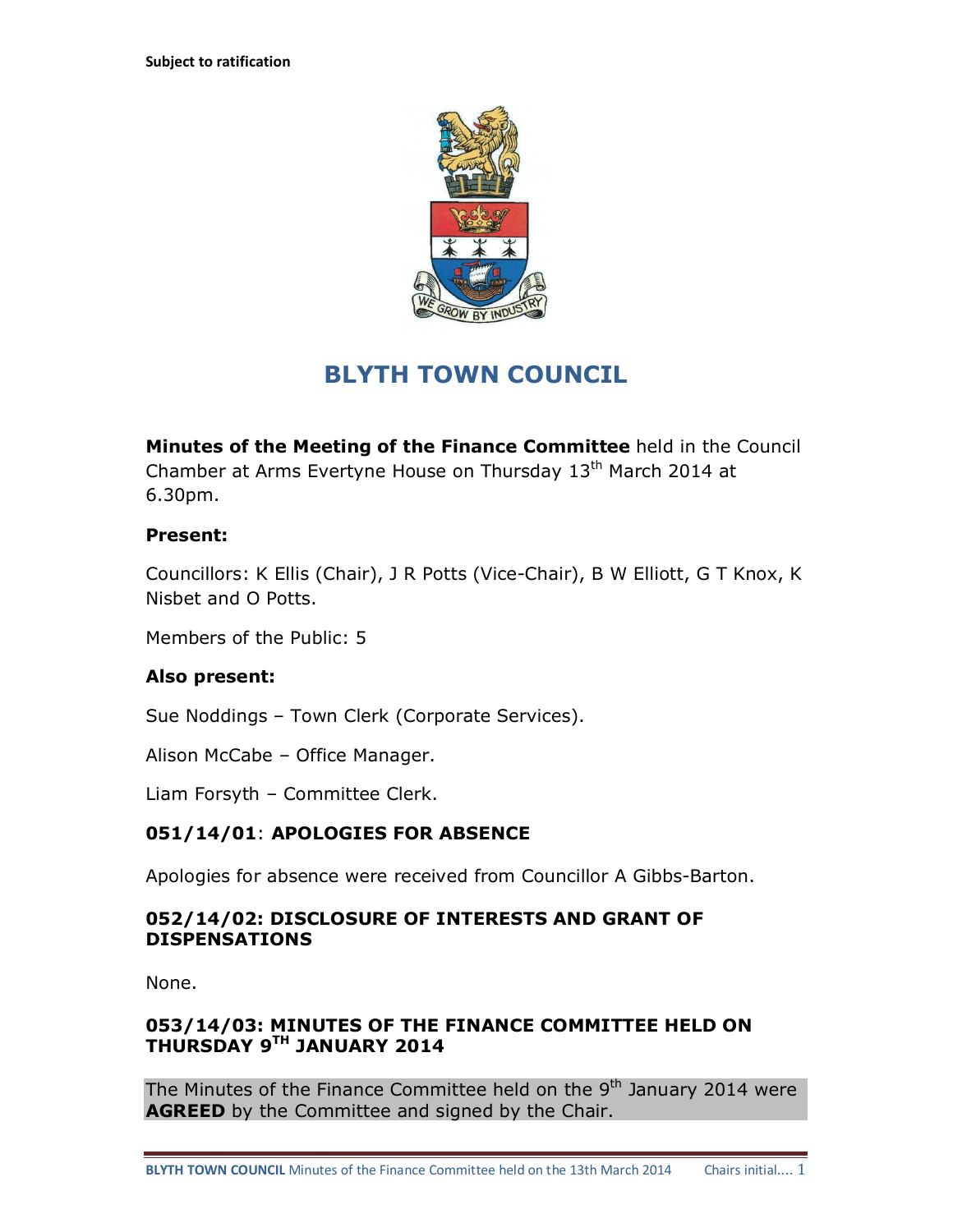# **054/14/04: UPDATE OF THE FINANCIAL REPORTS**

#### 4.1 Discussion regarding the future arrangements and requirements

The Town Clerk (Corporate Services) commented that recent legislation had been passed abolishing the previous requirement for 2 signatures. It was outlined that this development had been made in order to facilitate the use of Direct Debits and BACS payments.

The Town Clerk (Corporate Services) expressed her concerns regarding the current underspends.

Discussion was then held regarding the proposals.

Councillor B W Elliott proposed that the Assets underspend be used for the Cowpen Play Park. This motion did not receive a seconder.

Councillor G T Knox proposed that a sub Committee meet next week with the Officers in order to address this issue. This proposal was **AGREED** and is to consist of the Officers and Chair and Vice Chair of the Finance Committee and a representative of the opposition.

Councillor J R Potts wished to reiterate the importance of addressing this issue, in the need to account for all over/underspends in order to meet the requirement of the external auditors.

#### 4.2 Update of the Investment Accounts and Future Investments

(Please find a correspondence attached from the Co-operative Bank)

The Town Clerk (Corporate Services) provided an update regarding the accounts. It was noted that all of the accounts were with the Co-operative Bank that have provided the following attached update.

It was commented that it was up to the Committee to decide if the Town Council's money is best kept with the Co-operative Bank.

Councillor J R Potts commented that key to any plans for reception would be assuring that the money received via the precept is not left to remain in the current account and be transferred in order to accrue interest.

The Town Clerk (Corporate Services) commented that she had looked into the arrangements of other Town Councils and associated policies. It was commented that if the Committee agreed to allow for the investigation, a strategy document could be generated.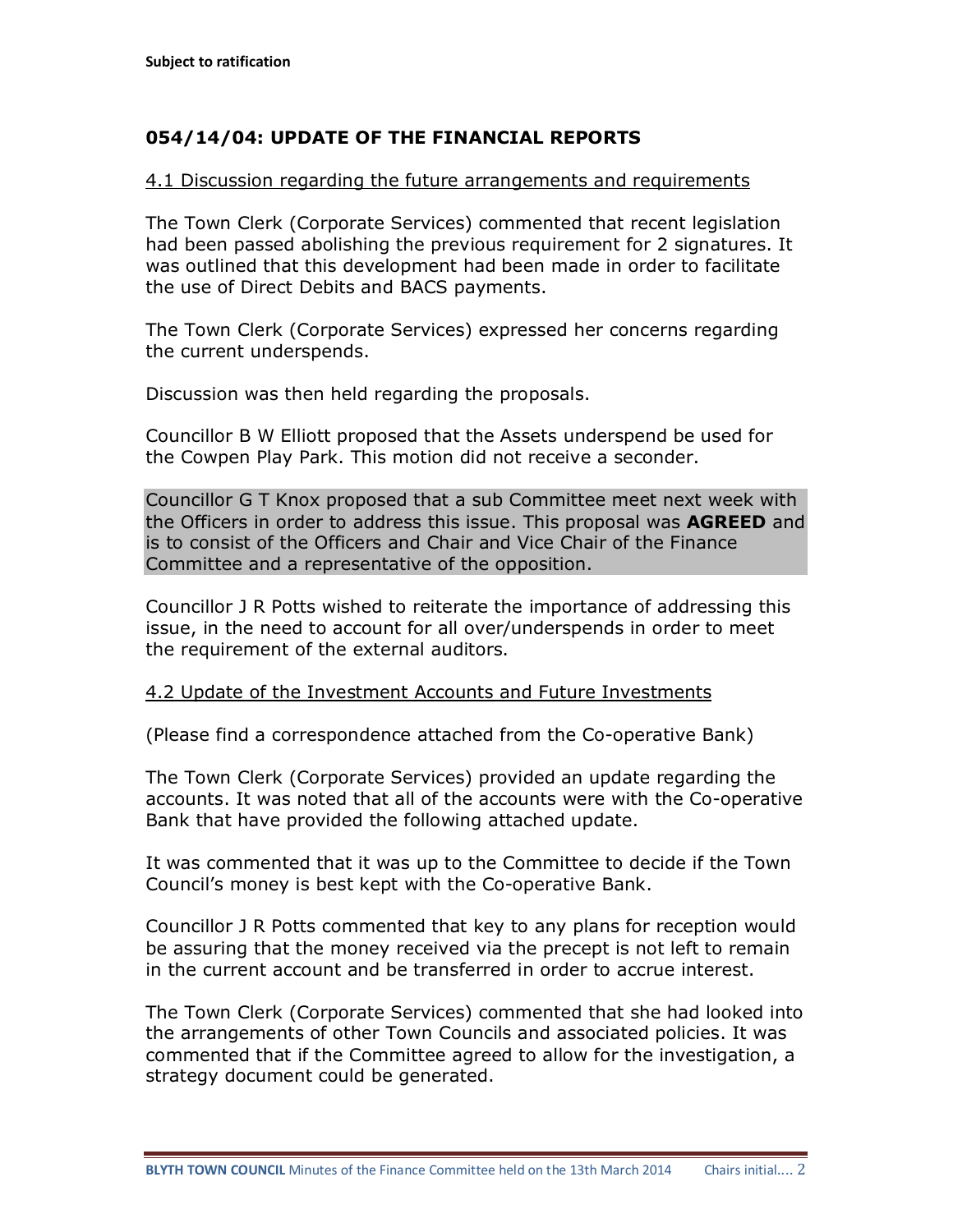Councillor J R Potts commented on the need for a stringent policy in order to best represent and support the needs of Blyth Town Council.

#### 4.3 Update of the Management Control Reports

(Please find Management Reports attached)

The Town Clerk (Corporate Services) commented that there had been little change within this item and noted that it had majorly been dealt with under the previous item.

#### 4.4 Budgetary Update and Revisions

Councillor J R Potts expressed concern regarding the partnership agreement and associated financial concerns.

It was outlined that an updated version has been proposed.

In order to address this item, Councillor J R Potts suggested that the Town Council pays for the partnership working in monthly instalments in order to ensure that progress is being recorded as expected. This was seconded by Councillor G T Knox and **AGREED** by the Committee.

The Town Clerk (Corporate Services) commented that she was to meet Steve Bucknall from Northumberland County Council the following morning and would seek to confirm the budget and issues raised.

#### 4.5 Arrangement for Precept

(Please find the report from the Town Clerk (Corporate Services) attached to these Minutes).

Councillor B W Elliott sought further information regarding the potential over and underspends. The Town Clerk (Corporate Services) responded that this is to be addressed whilst agreeing that the Town Council must become more efficient and diligent.

Councillor J R Potts commented that key to success in this aspect was that costed projects be proposed during the budget setting process.

Councillor G T Knox wished to note that Councillor B W Elliott's proposal was not rejected but rather no decision had been made due to the motion not receiving a seconding vote. Councillor B W Elliott accepted this and wished to retract the associated earlier statement.

# **055/14/05: PARTNERSHIP WORKING**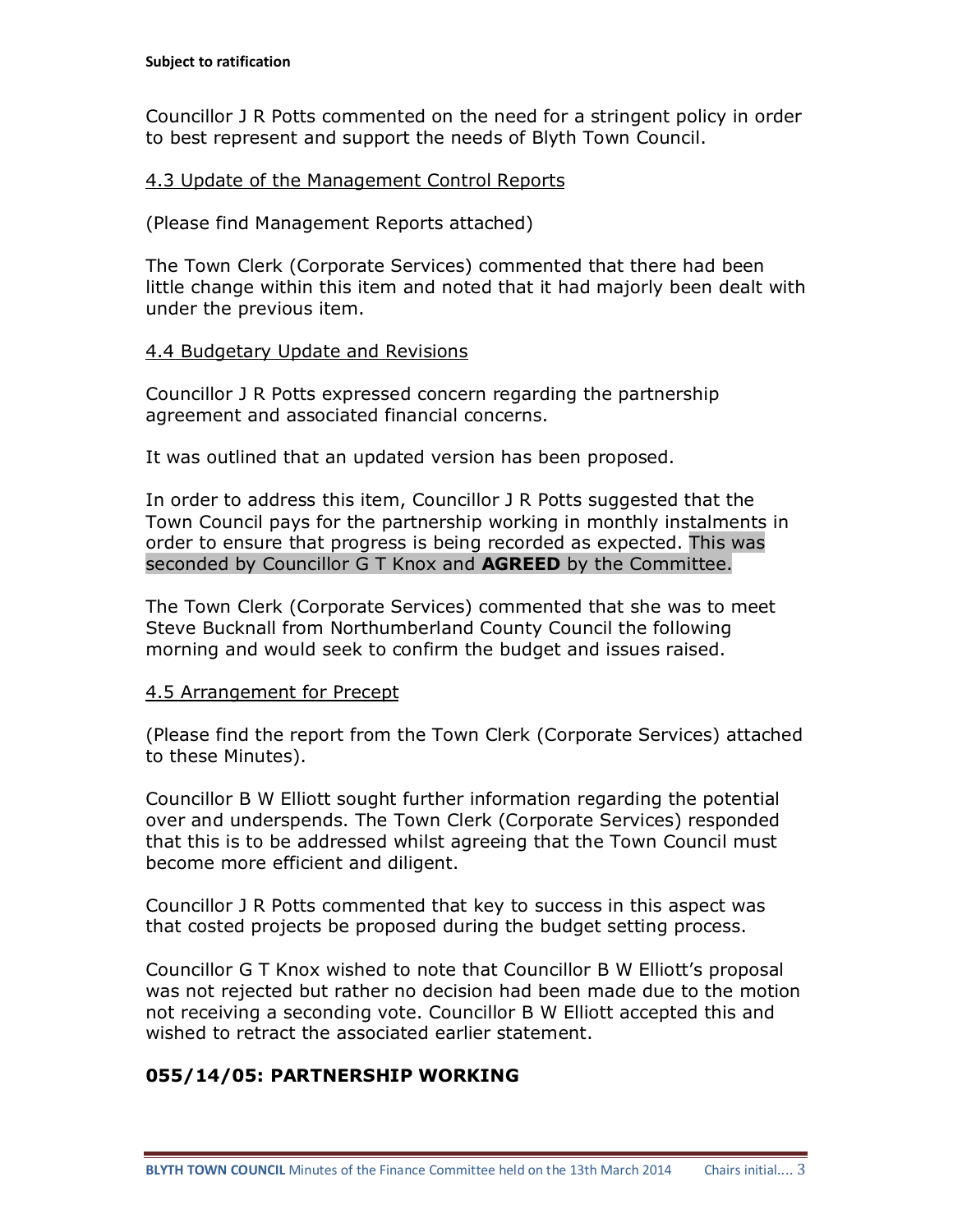Further to previous discussions an outline was provided regarding the future partnership working arrangement.

It was commented that the interviews for the extra positions had taken place and that this process had been successful.

It also noted that at the Meeting with Steve Bucknall tomorrow, the Town Clerk (Corporate Services) is to confirm the understanding previously stated highlighting that the boundaries for the partnership team are to be the parish boundaries.

It was also noted that Cllr Deidre Campbell is to be the representative on the Management Board for Northumberland County Council.

Councillor J R Potts enquired as to whether there was to be any difference between the Northumberland County Council employees and those paid for by Blyth Town Council. The Town Clerk (Corporate Services) commented that there was to be no difference as Northumberland County Council was responsible for the employees. It was also noted that both the Town Clerk (Corporate Services) and Assets Officer had assisted int he recruitment process.

# **056/14/06: ACCOUNTING PACKAGES**

(Please find the report from the Chair of the Finance Committee attached).

The Chair, Councillor K Ellis provided a brief summary for his report commenting that, he hoped that this would assist Committees in appropriating its budgets, as well as providing further insights for Councillors and Officers.

The Town Clerk (Corporate Services) commented that she has been in contact with the Internal Auditor, Mr R Slater who has confirmed that the recommendation alluded to within the report is no longer applicable due to his previous assumption that such a system would be required for an increase in staffing.

Councillor J R Potts commented that he believed that this report was not a strong report, highlighting concerns regarding the lack of a clear recommendation or information.

It was commented that crucial to any such developments would be the need to set clear goals that you would like to achieve and then consider which of these are not addressed by the current working arrangements. Councillors J R Potts wished to note that it was his belief that Excel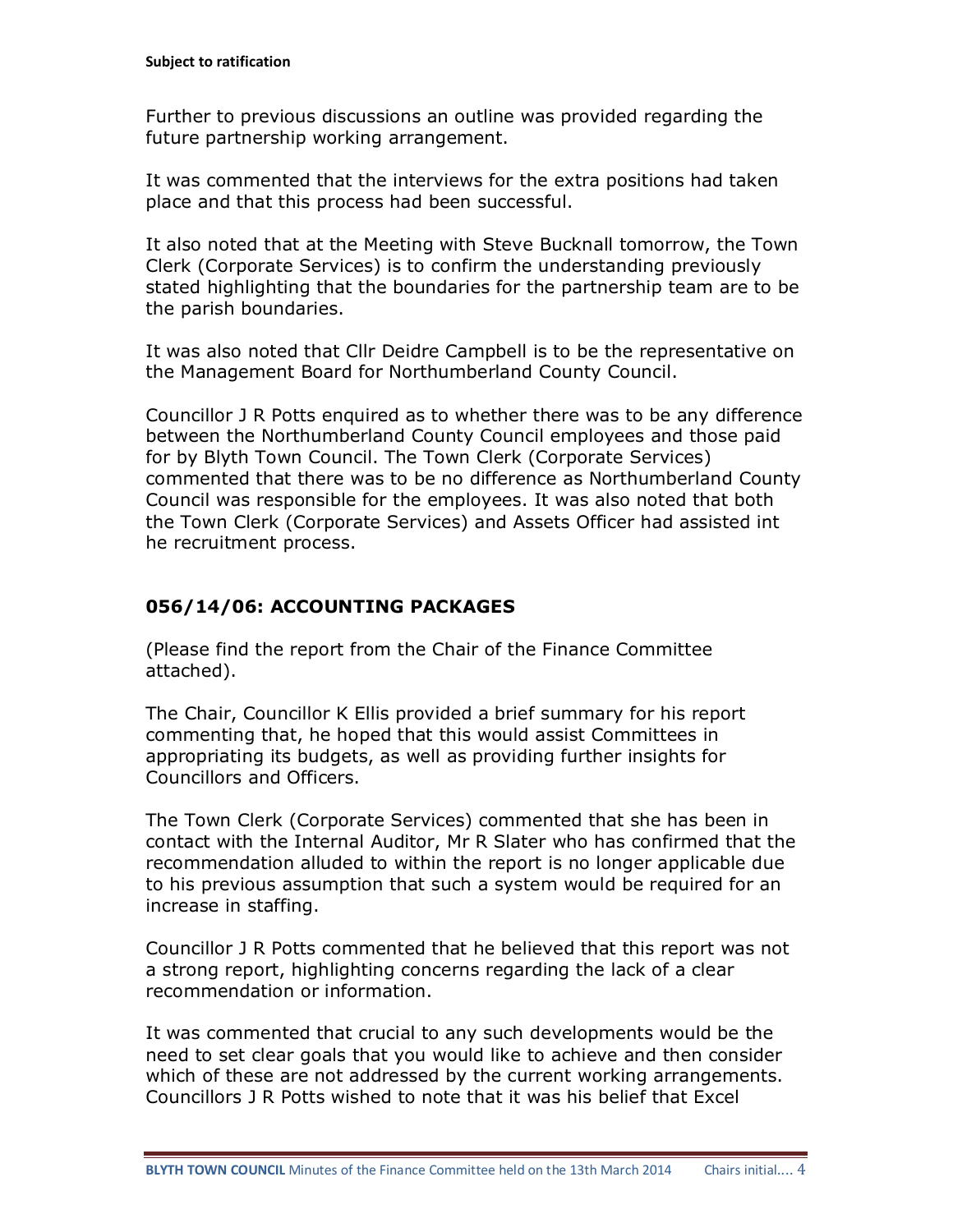provides the most accessible method at present for all Councillors and Officers.

It was also outlined that there are contradictory statements within the report, the fact contained within the report that 82% were using spreadsheets. It was noted that this would suggest that it is the dominant choice across the sector.

Councillor J R Potts also posted that he had been in contact with the internal auditor who warned against rushing into a new financial system and commented that it was crucial for Blyth Town Council to remain in control of its finances.

Councillor G T Knox commented that he had read the report and expressed the opinion that a justification would need to be provided in order to move away from a system which is currently working.

Councillor K Ellis, commented that he would continue to investigate and search for packages which would enhance the financial reports and information available to Blyth Town Council.

The Town Clerk (Corporate Services) enquired as to whether the Councillors would like financial training and excel training to be arranged. This was **AGREED** by the Council.

# **057/14/07: ITEMS FOR INFORMATION AND URGENT MATTERS**

The Committee Clerk provided an update regarding off-site storage. It was commented that he had received an update and costed proposals from both Rackspace and Northumberland County Council. It was **AGREED** that the Committee Clerk is to meet with the Chair and Vice-Chair of Finance in order to address this matter.

# **058/14/08: DATE OF NEXT MEETING**

It was **AGREED** that the next Meeting of the Finance Committee is to take place on Tuesday  $6<sup>th</sup>$  May 2014 at 6.30pm in the Council Chamber.

#### **MEETING CLOSED:**

**DATE:**

**Signed:**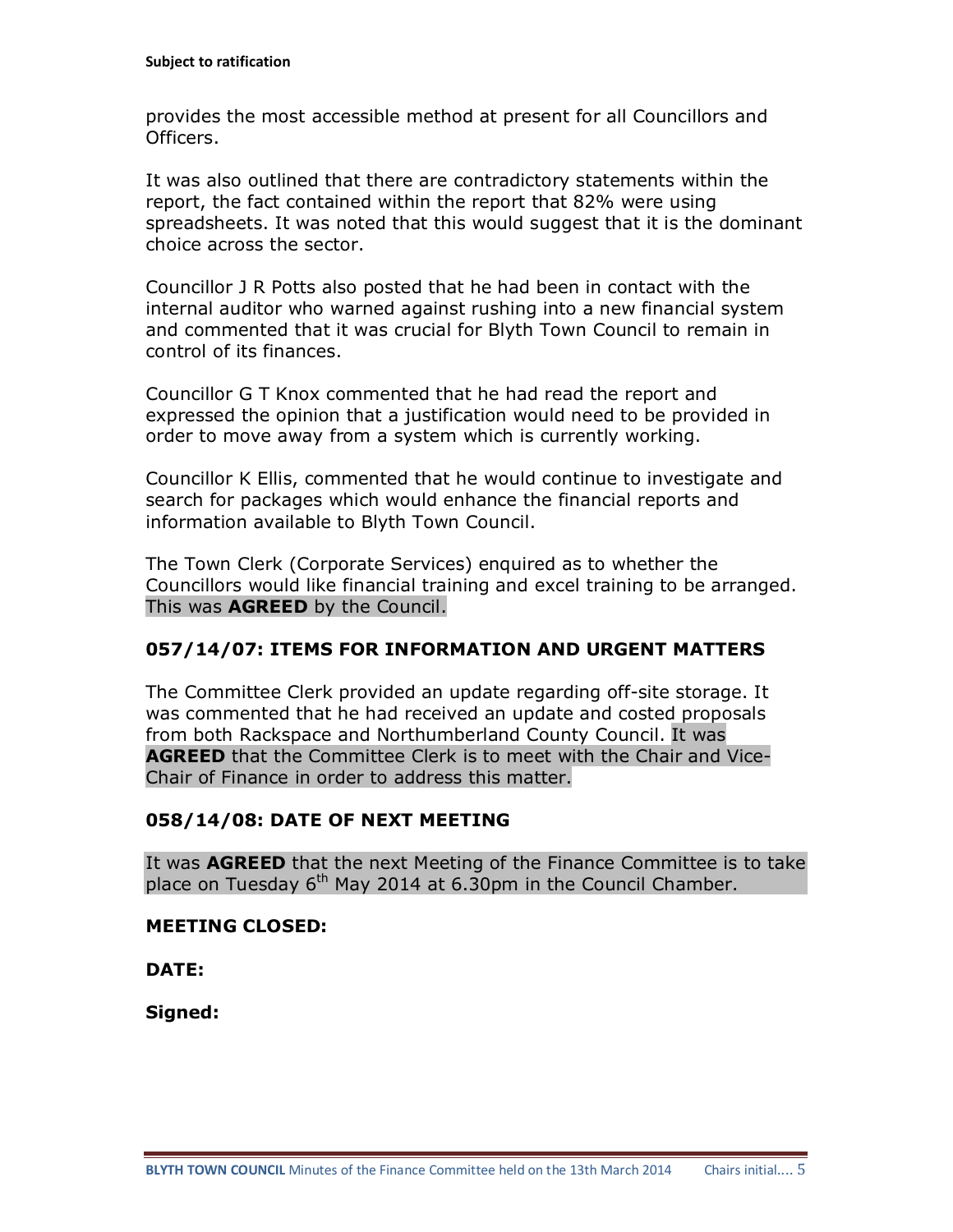#### **MEMBERS OF THE FINANCE COMMITTEE**

Councillor K Ellis (Chair) Councillor J R Potts (Vice Chair) Councillor B W Elliott Councillor A Gibbs-Barton Councillor G T Knox Councillor K Nisbet Councillor O Potts Councillor J Reid.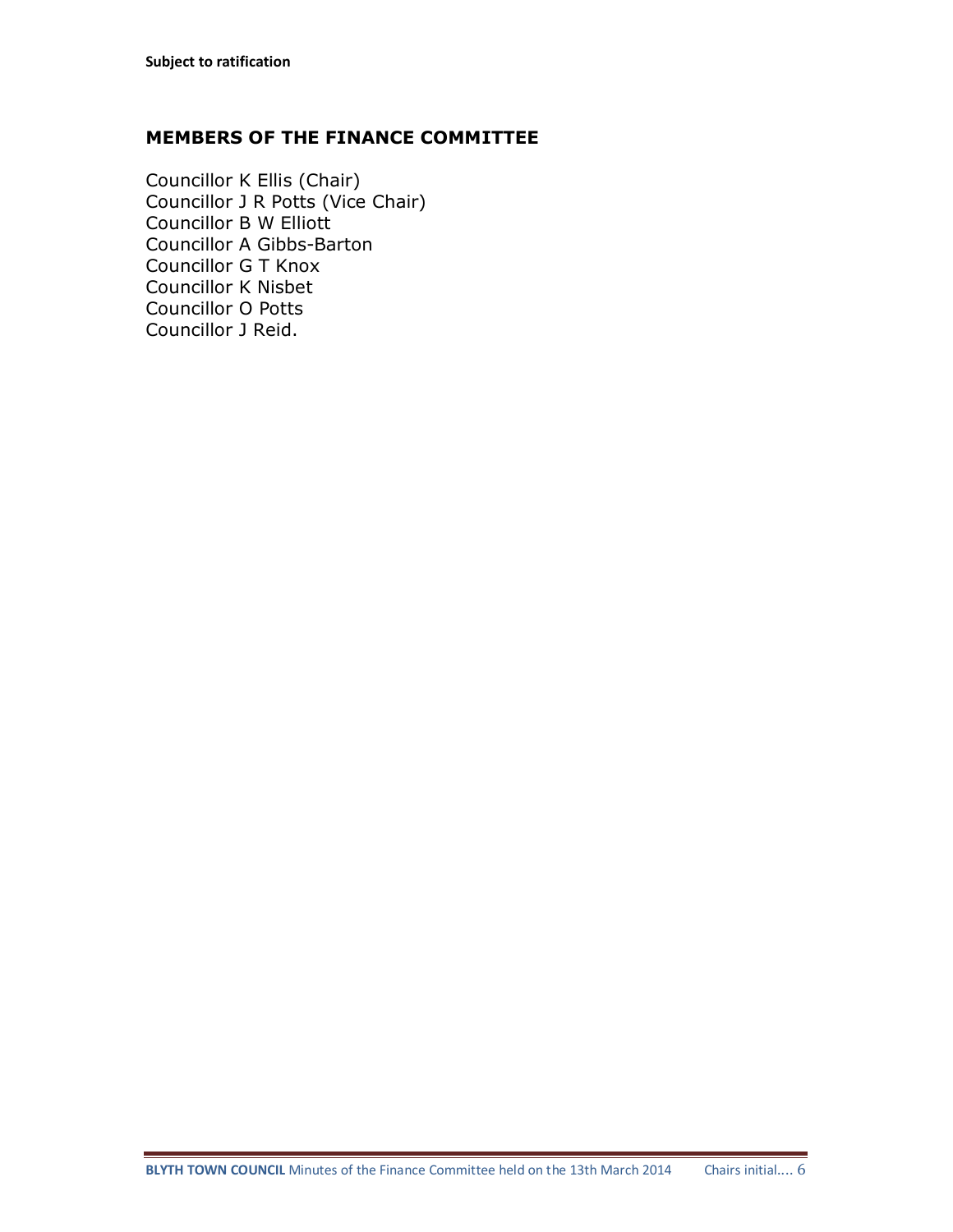# The co-operative bank

RECEIVED 10 MAR 2014

05/4025195/J56432

Miss S Noddings Blyth Town Council Arms Evertyne House Quay Road Blyth Northumberland **NE24 2AS** 329/00047 կինիրիկերիկերիկների

March 2014

#### Dear Miss Noddings

I wanted to write to you personally to thank you for standing by us during some of the most difficult times in our history. Whilst we still have some challenges ahead, I now want to update you on the progress we have made.

I am pleased to say that we have strengthened both our capital position and our management team. We have also put in place a business plan which we intend will restore us to longer-term sustainable profitability over time. This means that we are now able to look forward and begin to reshape our business around what's important to our customers.

For over 140 years the ethics and values of The Co-operative Bank have set us apart and I'm proud to say that these ideals are now enshrined in our constitution. We would like to build on this heritage and want to do this in partnership with you. As such, this spring we will be engaging with you around what's important to you going forward.

I would also like to reassure you that we remain focused on providing great customer service and meeting your day-to-day banking needs. We are committed to delivering products and services to make it easier to bank with us.

Whilst delivering our plan remains challenging, I hope I have given you a sense of some of the steps we have taken both to strengthen the business and recognise the faith you have shown us. Thank you once again for your loyalty and banking with The Co-operative Bank.

Yours sincerely

Niall Booker Chief Executive, The Co-operative Bank

#### Please call 08457 212 212 if you would like to receive this information in an alternative format such as large print, audio or Braille.



The Co-operative Bank is authorised by the Prudential Regulation Authority and regulated by the Financial Conduct Authority and Prudential Regulation Authority, subscribes to the Lending Code and the Financial Ombudsman Service.

The Co-operative Bank p.l.c., P.O. Box 101, 1 Balloon Street, Manchester M60 4EP. Registered in England and Wales No. 990937.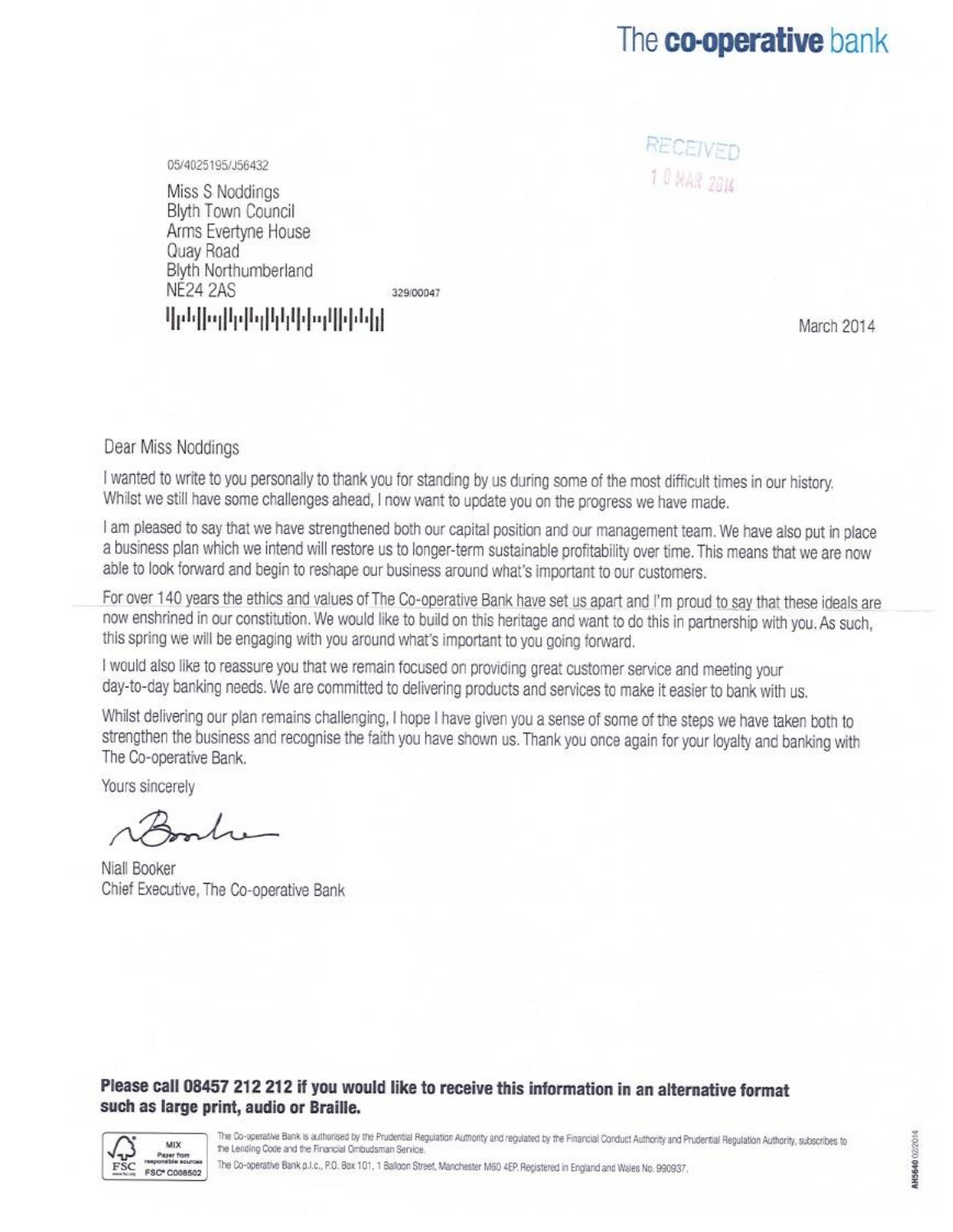# **BLYTH TOWN COUNCIL**

# **Finance Committee Meeting Thursday 13 March 2014**

### **Agenda Item 4.5 Arrangements for Precept 2014-15**

#### **RECOMMENDATION:**

It is recommended that the Finance Committee consider the following information regarding the: -

- 1. 2014-15 Precept
- 2. The anticipated surplus for 2013-14
- 3. Investment Accounts
- 4. Forecast Expenditure

This is with a view to advising the full Council of the best way in which to ensure effective use of all available Blyth Town Council monies including: -

- 5. Recommendation regarding Payment of Partnership Agreement contribution
- 6. Recommendation regarding Investment of reserves and cash surplus

# **REPORT:**

- 1. The Council has agreed a Precept totalling £993,745.00.
	- · This figure reflects the agreed utilisation of £87,000.00 of reserved funds.
	- · Northumberland County Council transfer funds to Blyth Town Council in two instalments – early April and October annually.
	- · These payments will equate to £496,872.50 each.
- 2. It is anticipated that there will be a surplus at the end of 2013-14 financial year of approximately £140,000.00. An underspend is forecast against the budget in a number of key areas such as: -
	- · Allotments £14,702.76
	- · Assets £71,680.55
	- · Events £11,366.91
	- · Members Expenses £12,900.09

(See Revised Management Accounts for Finance Committee)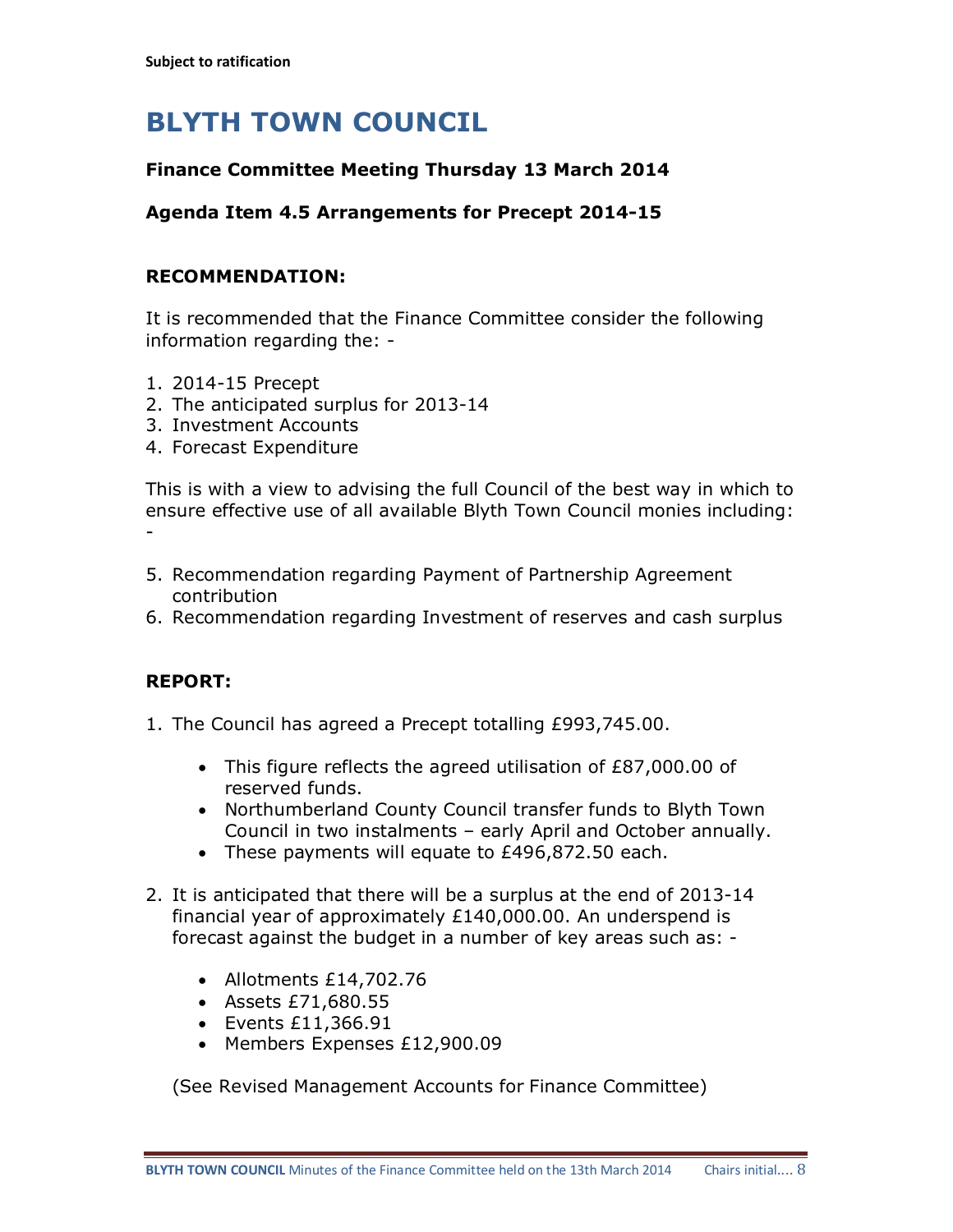- 3. Investment Accounts are as follows:
	- Fixed Rate Deposit Account  $(1) = £100,377.08$
	- Fixed Rate Deposit Account  $(2) = \text{\pounds} \quad 25,000.00$
	- Fixed Rate Deposit Account  $(3) = E$  25,000.00
	- 95 Day Deposit Account  $= £151,424.98$ 
		- £301,802.06
- 4. Forecast expenditure for 2014-15 has been set at £1,080,745.00.
	- · A detailed cash flow forecast will be worked up once the Councillors have discussed and agreed their preferred method/frequency of payments and investments.
	- · A major part of this increase relates to the Partnership Agreement being set up between Blyth Town Council and Northumberland County Council for the delivery of a programme of services in Blyth. This partnership agreement will cost £224,500 for the year plus expenditure by the Assets Committee for additional work on planting, etc.
	- · This contribution can be paid in a number of ways and my preference would be to make two payments each of £112,250.00 on receipt of the Precept payments from NCC.
	- · Alternatively Version 6 of the draft partnership agreement states that Blyth Town Council will make monthly payment of £18,708.33.
- 5. Payment in two instalments would ensure that the current account was better managed and, at the current rate of interest, there would be little or no financial benefit from investing this money.
- 6. Investment of the remaining Precept is recommended. This could take the form of: -
	- · Investing in the two types of accounts we are currently investing in at

the Co-operative Bank

- · Short/medium term investments in other organisations/institutions with Average Equivalent Rate (AER) of between 1.25 and 3%.
- · Investing in Local Government
- · Investing in the Stock Market
- · Investing in community organisations such as the Credit Union

Blyth Town Council should adopt a formal Investment Policy as a matter of some urgency and if investments in Local Government, Stock Market or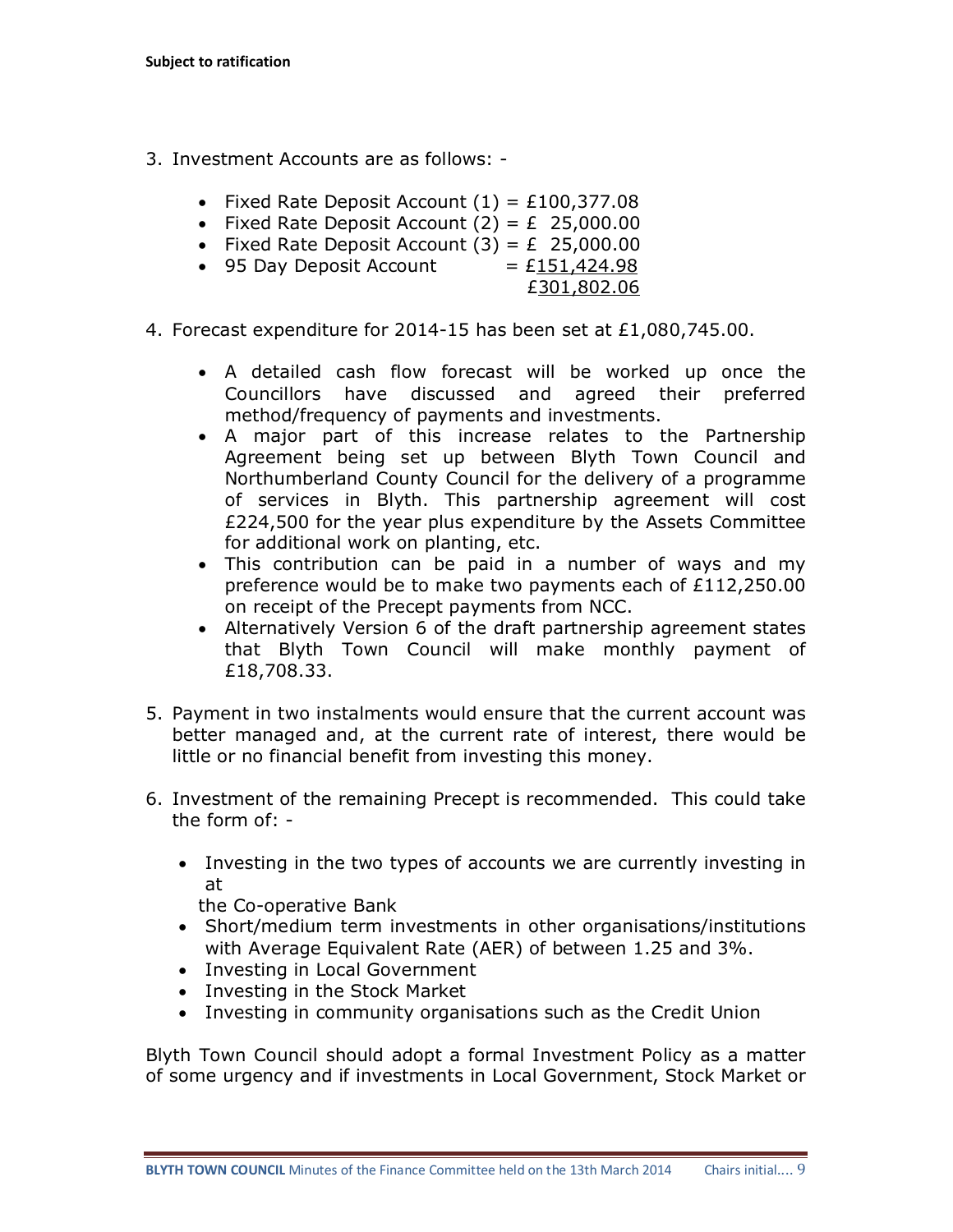Community led organisations are desired professional advice should sought to ensure the efficacy and legality of such activities.

#### **SUE NODDINGS TOWN CLERK (CORPORATE SERVICES)** 10 March 2014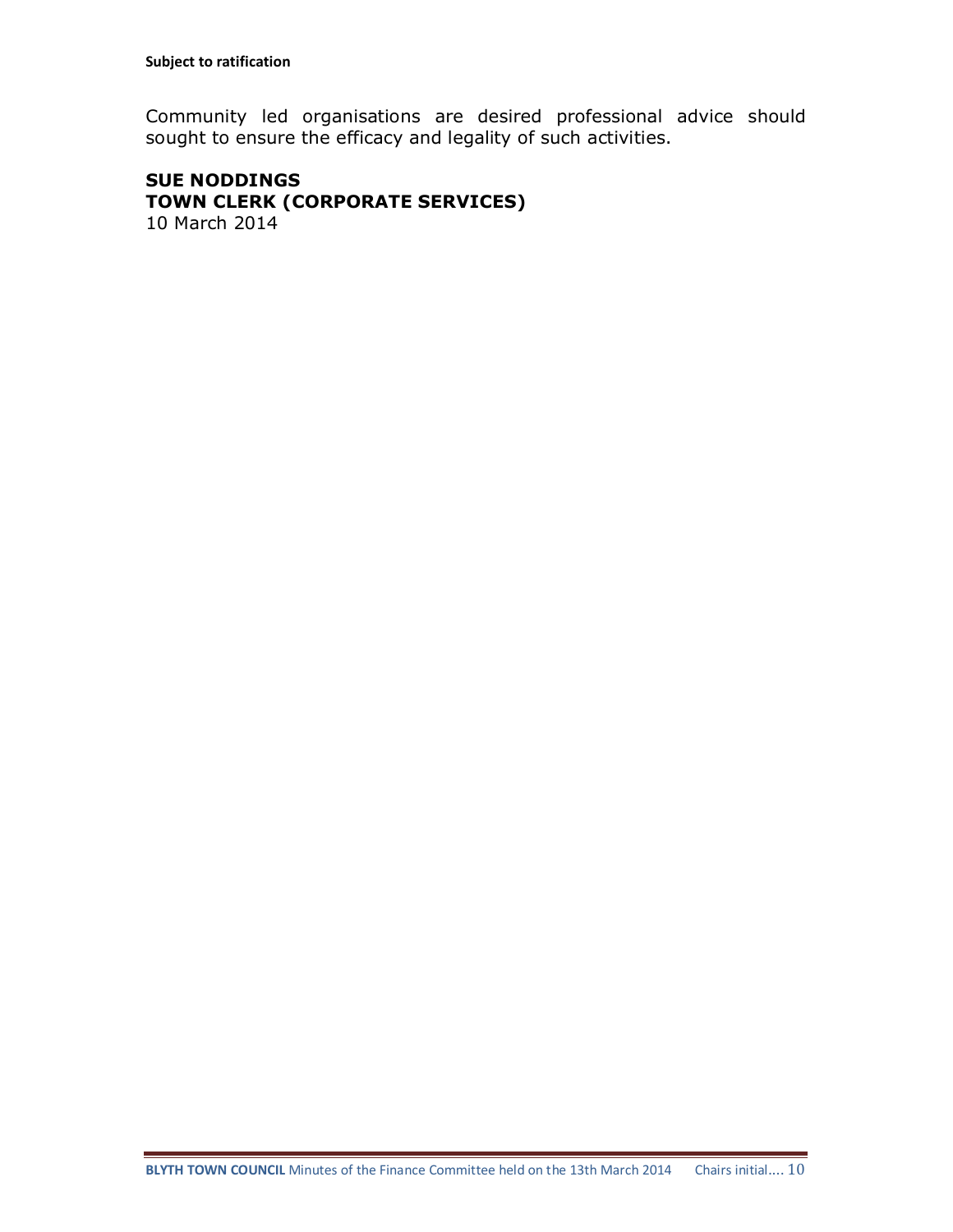# BLYTH TOWA COUNCIL DATED: 7 MARCH 2014

| Code | <b>Budget Heading</b>    | Forecast Income and<br>Expenditure | <b>Actual Expenditure</b> | $(+)$ or $(-)$<br>Variance           | Expenditure<br>Committed | <b>Revised Balance</b> | <b>Notes/Agreed Actions</b>                       |
|------|--------------------------|------------------------------------|---------------------------|--------------------------------------|--------------------------|------------------------|---------------------------------------------------|
|      |                          |                                    |                           |                                      |                          |                        |                                                   |
| 100  | Income                   | 686,664.28<br>щ                    | 828,515.03<br>щ           |                                      |                          |                        | Precept paid in April and October                 |
|      |                          |                                    |                           |                                      |                          |                        |                                                   |
| 110  | Employee Costs           | 79,000.00<br>4                     | 83,902.06<br>ų            | 4,902.06<br>٣                        | $-£575.00$               |                        | -£5,477.06 Resiliance Toolkit Training            |
| 200  | Office Costs             | 93,500.00<br>۳                     | 83,013.17<br>۳            | 10,486.83<br>ω                       | $-£1,500.00$             |                        | £8,986.83 Water Cooler/Dishwasher/etc             |
| 300  | Fees and Charges         | 23,300.00<br>۳                     | 15,216.68<br>¥            | 8,083.32<br>$\overline{\phantom{a}}$ | No Additional Expense    |                        | £8,083.32 No Additional Expense                   |
| 400  | Members Expenses         | 17,100.00<br>نېد                   | 4,199.91<br>¥             | 12,900.09<br>ш                       | No Additional Expense    |                        | £12,900.09 No Additional Expense                  |
| 500  | Civic Events             | 4,550.00<br>پ                      | 3,113.98<br>Ÿ             | 1,436.02<br>$\overline{\phantom{a}}$ | No Additional Expense    |                        | £1,436.02 No Additional Expense                   |
| 600  | Allotment Committee      | 65,000.00<br>ىپا                   | 39,939.24<br>÷.           | 25,060.76<br>щ                       | $-£10,358.00$            |                        | £14,702.76 Water Supplies/Borehole/Surveyor       |
| 750  | Assets Committee         | 156,000.00<br>Ψ                    | 60,229.47<br>¥            | 95,770.53<br>$\ddot{}$               | £24,089.98               |                        | £71,680.55 Underspend due to change of plans      |
| 900  | Planning & Development   | 5,000.00<br>Ψ                      | 2,564.10<br>۳             | 2,435.90<br>ω                        | No Additional Expense    |                        | £2,435.90 No Additional Expense                   |
| 1000 | Events Committee         | 157,000.00<br>۳                    | 140,633.09<br>÷           | 16,366.91<br>Щ                       | $-£5,000.00$             |                        | E11,366.91 Olympic Legacy - Rowing Boat           |
| 1100 | Finance Committee/Grants | 198,000.00<br>٣                    | 164,924.65<br>¥           | 33,075.35<br>ш                       | $-£12,614.00$            |                        | £20,461.35 Councillors Allowances to be confirmed |
|      |                          |                                    |                           |                                      |                          |                        |                                                   |
|      | <b>TOTALS</b>            | 798,450.00<br>۴                    | 597,736.35<br>¥           | 200,713.65<br>щ                      | $-654, 136.98$           | £146,576.67            |                                                   |
|      |                          |                                    |                           |                                      |                          |                        |                                                   |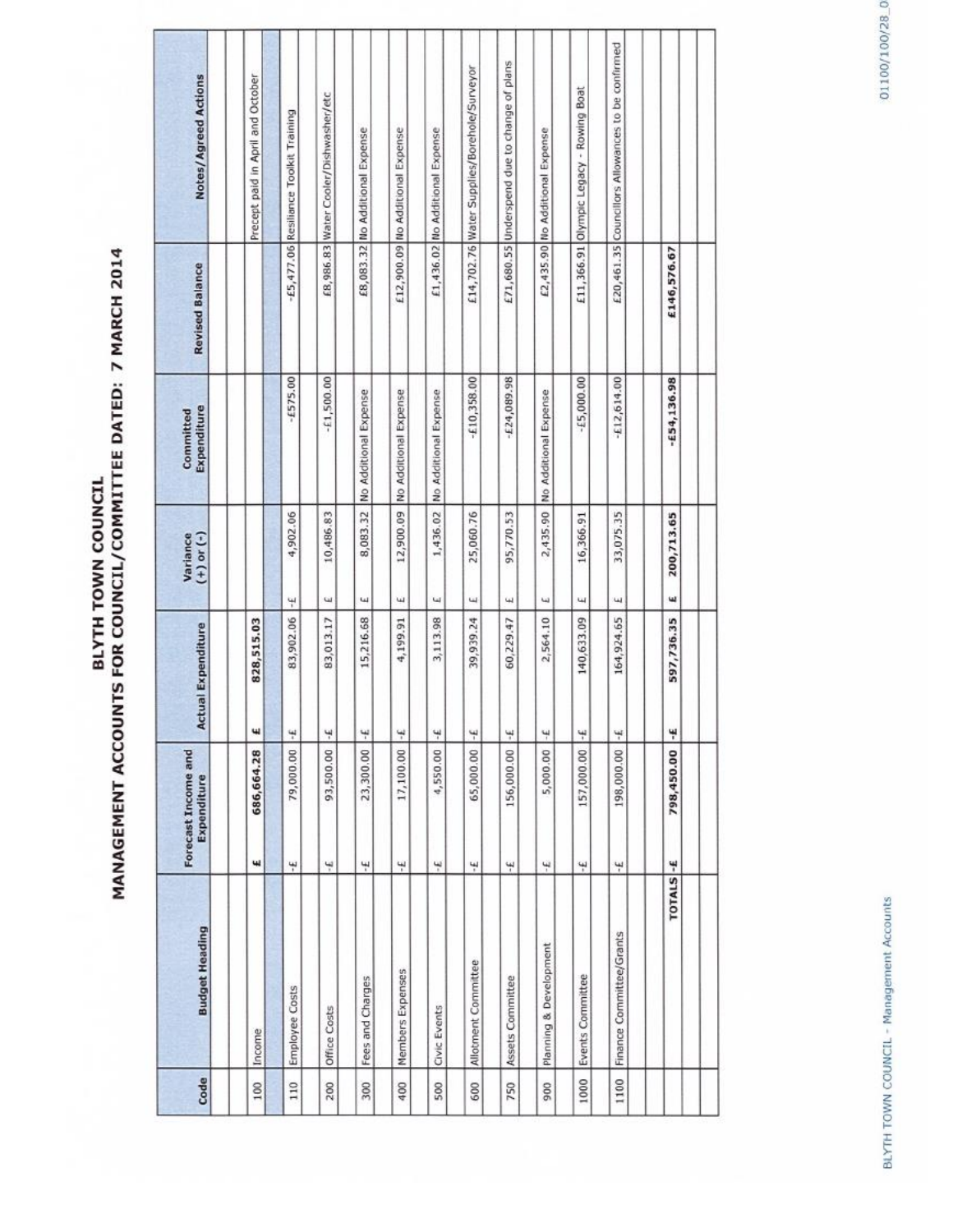#### Chairman's Report regarding Accounting Packages

#### **PARISH COUNCILS and LG FINANCE 2014/2015**

- 1. As budgets grow, minor local authority finance teams need to be sure that they have quick access to vital budget information. Too many depend on spreadsheets for this. There is a need for using a well established/robust system to ensure clarity and openness.
- 2. So how can Town and Parish Councils ensure security of finance and budget forecasting never mind project management without compromising security through spreadsheet formula or key-type errors.
- 3. A recent survey by CIPTFA showed that 82% of minor authority finance professionals or clerks used spreadsheets for budget preparation, monitoring and forecasting. A high proportion (78%) depended on them, with 43% saying they were very reliant and 35% quite reliant.
- 4. Reducing the reliance on spreadsheets to remove weaknesses in the reporting and planning systems was the second most important improvement respondents to the survey sought, with 46% selecting this. The top priority (57%) was an increased emphasis on user-driven reports. Of that 57% nearly all said that it took 24 hours or more to produce accurate financial reports. This is a most important bullet point we need to address.
- 5. Why are minor local authority finance professionals and clerks so dependent on spreadsheets when they dond provide instant budgetary insight? The simple answer is that they are popular, low cost and seen as easy to use and to understand.
- 6. However, the truth is that finance teams and budget holders often find themselves spending more time managing and consolidating unwieldy spreadsheets than using them for decision-making. This will increase the productivity,save time and cause less stress in the long run.
- 7. Manually entering data into spreadsheets can lead to inaccuracies, raising questions over the integrity of the financial information, and with a number of budgeting spreadsheets often in existence at any one time; version control can prove an ongoing challenge.
- 8. On the other hand, budgeting and forecasting software can ensure a real-time and accurate view of spending.